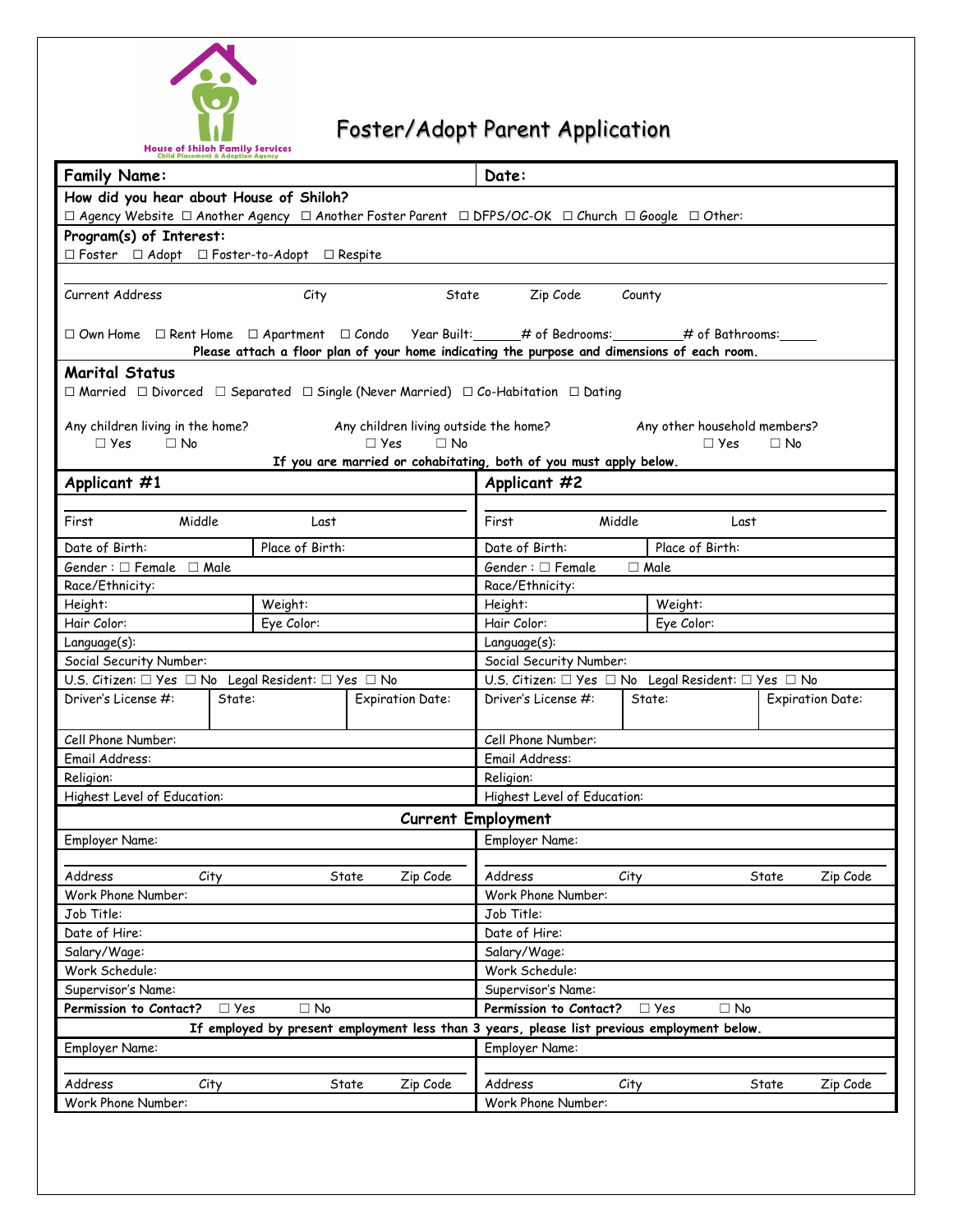| Job Title:                                                   |            | Job Title:                                                       |
|--------------------------------------------------------------|------------|------------------------------------------------------------------|
| Date of Hire:<br>End Date:                                   |            | Date of Hire:<br>End Date:                                       |
| Salary/Wage:                                                 |            | Salary/Wage:                                                     |
| Supervisor's Name:                                           |            | Supervisor's Name:                                               |
| Permission to Contact? □ Yes<br>$\square$ No                 |            | Permission to Contact?<br>$\Box$ No<br>$\Box$ Yes                |
|                                                              |            | <b>Military Information</b>                                      |
| Branch(es) of Service:                                       |            | Branch(es) of Service:                                           |
| Start Date:<br>End Date:                                     |            | Start Date:<br>End Date:                                         |
| Discharged? □ Yes<br>$\Box$ No                               |            | Discharged? □ Yes<br>$\Box$ No                                   |
| Reserves?<br>$\Box$ Yes<br>$\Box$ No                         |            | Reserves?<br>$\Box$ Yes<br>$\Box$ No                             |
| Type of Discharge:                                           |            | Type of Discharge:                                               |
|                                                              |            | <b>Financial Information</b>                                     |
| Income Source:                                               | Amount: \$ |                                                                  |
| <b>Income Source:</b>                                        | Amount: \$ |                                                                  |
| <b>Income Source:</b>                                        | Amount: \$ |                                                                  |
| <b>Income Source:</b>                                        | Amount: \$ |                                                                  |
| Total Monthly Income: \$                                     |            |                                                                  |
| Rent/Mortgage                                                | Amount: \$ |                                                                  |
| Home/Rental Insurance                                        | Amount: \$ |                                                                  |
| Payments for Other Real Estate Property                      | Amount: \$ |                                                                  |
| Car Payment                                                  | Amount: \$ |                                                                  |
| Car Insurance                                                | Amount: \$ |                                                                  |
| Car Maintenance/Fuel                                         | Amount: \$ |                                                                  |
| Utilities (Water/Gas/Electric)                               | Amount: \$ |                                                                  |
| Telephone/Internet/Cable                                     | Amount: \$ |                                                                  |
| Medical/Dental Care                                          | Amount: \$ |                                                                  |
| Childcare                                                    | Amount: \$ |                                                                  |
| Legal (Child Support, Alimony, Attorney Fees, etc.)          | Amount: \$ |                                                                  |
| Groceries/Household Supplies                                 | Amount: \$ |                                                                  |
| Clothing                                                     | Amount: \$ |                                                                  |
| Entertainment/Recreation                                     | Amount: \$ |                                                                  |
| Credit Cards                                                 | Amount: \$ |                                                                  |
| Other Debt/Expenses                                          | Amount: \$ |                                                                  |
| Total Monthly Expenses: \$                                   |            |                                                                  |
|                                                              |            | Marital History - Please submit Divorce Decree/Death Certificate |
| Applicant #1                                                 |            | Applicant #2                                                     |
| Previous Spouse:                                             |            | Previous Spouse:                                                 |
| Middle<br>First<br>Last                                      |            | Middle<br>First<br>Last                                          |
| To:<br>From:                                                 |            | To:<br>From:                                                     |
| Reason for Termination: □ Divorce □ Death                    |            | Reason for Termination:<br>$\Box$ Divorce $\Box$ Death           |
| Children in Marriage? $\square$ Yes<br>$\Box$ No             |            | Children in Marriage? $\square$ Yes<br>$\Box$ No                 |
| Previous Spouse:                                             |            | Previous Spouse:                                                 |
| Middle<br>First<br>Last                                      |            | Middle<br>First<br>Last                                          |
| To:<br>From:                                                 |            | To:<br>From:                                                     |
| Reason for Termination:<br>$\square$ Divorce<br>$\Box$ Death |            | Reason for Termination:<br>$\square$ Divorce<br>$\Box$ Death     |
| Children in Marriage? □ Yes<br>$\Box$ No                     |            | Children in Marriage? □ Yes<br>$\Box$ No                         |
|                                                              |            | Please use an additional page if more spaces are needed.         |
|                                                              |            |                                                                  |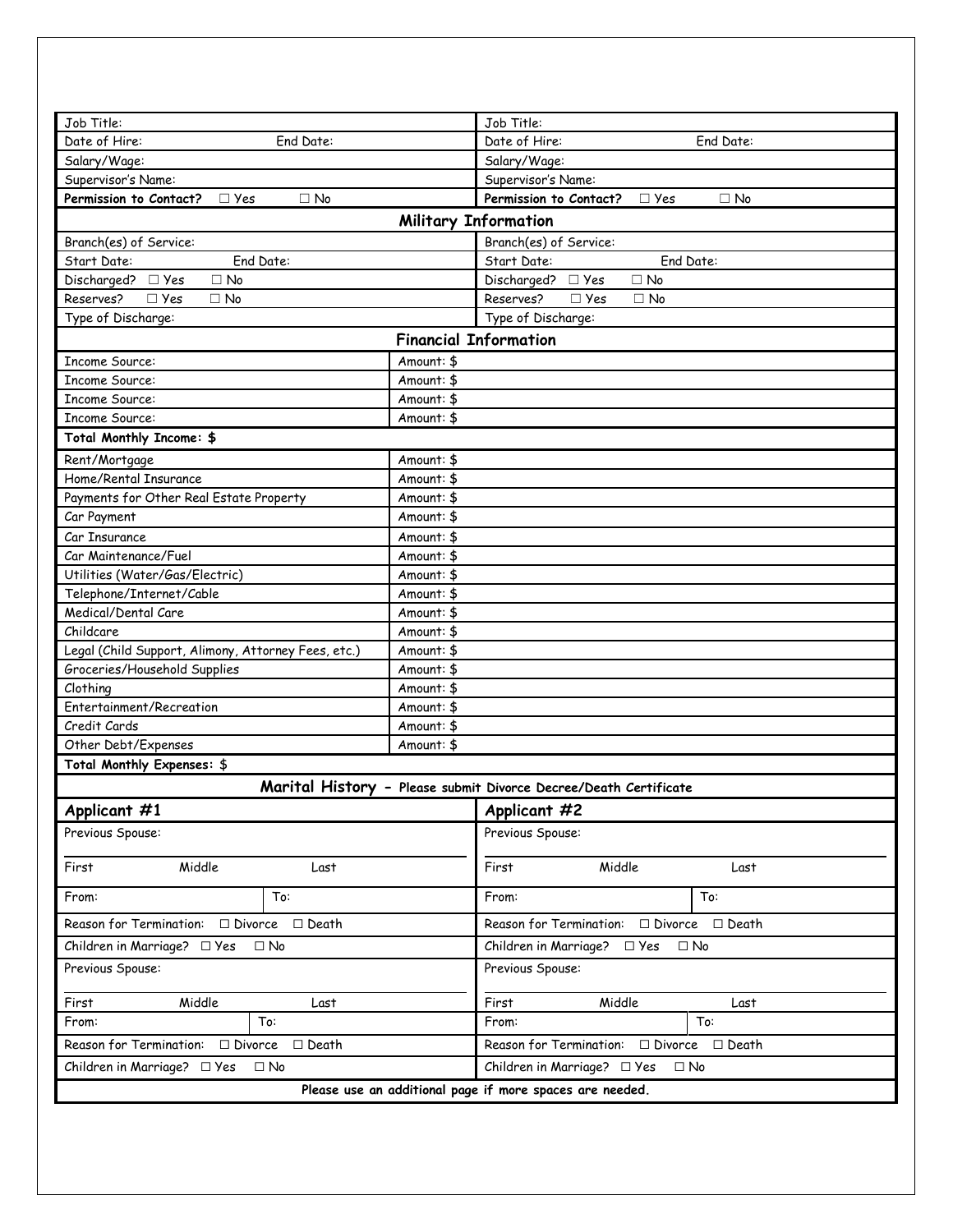|                                                    |                                                                                                                                                                                                                                                                      |       |          | <b>Residential History</b>                                        |                                                                                                                                      |            |           |
|----------------------------------------------------|----------------------------------------------------------------------------------------------------------------------------------------------------------------------------------------------------------------------------------------------------------------------|-------|----------|-------------------------------------------------------------------|--------------------------------------------------------------------------------------------------------------------------------------|------------|-----------|
|                                                    |                                                                                                                                                                                                                                                                      |       |          | Please list all places of residence during the previous 10 years. |                                                                                                                                      |            |           |
|                                                    |                                                                                                                                                                                                                                                                      |       |          |                                                                   |                                                                                                                                      |            |           |
| Address                                            | City                                                                                                                                                                                                                                                                 | State | Zip Code | Address                                                           | City                                                                                                                                 | State      | Zip Code  |
| From:                                              | To:                                                                                                                                                                                                                                                                  |       |          | From:                                                             |                                                                                                                                      | To:        |           |
| Address                                            | City                                                                                                                                                                                                                                                                 | State | Zip Code | Address                                                           | City                                                                                                                                 | State      | Zip Code  |
| From:                                              | To:                                                                                                                                                                                                                                                                  |       |          | From:                                                             |                                                                                                                                      | To:        |           |
| Address                                            |                                                                                                                                                                                                                                                                      | State | Zip Code | Address                                                           |                                                                                                                                      | State      | Zip Code  |
|                                                    | City                                                                                                                                                                                                                                                                 |       |          |                                                                   | City                                                                                                                                 |            |           |
| From:                                              | To:                                                                                                                                                                                                                                                                  |       |          | From:                                                             |                                                                                                                                      | To:        |           |
| Address                                            | City                                                                                                                                                                                                                                                                 | State | Zip Code | Address                                                           | City                                                                                                                                 | State      | Zip Code  |
| From:                                              | To:                                                                                                                                                                                                                                                                  |       |          | From:                                                             |                                                                                                                                      | To:        |           |
| Address                                            | City                                                                                                                                                                                                                                                                 | State | Zip Code | Address                                                           | City                                                                                                                                 | State      | Zip Code  |
| From:                                              | To:                                                                                                                                                                                                                                                                  |       |          | From:                                                             |                                                                                                                                      | To:        |           |
|                                                    |                                                                                                                                                                                                                                                                      |       |          | Please use an additional page if more spaces are needed.          |                                                                                                                                      |            |           |
|                                                    |                                                                                                                                                                                                                                                                      |       |          | Home & Community Environment                                      |                                                                                                                                      |            |           |
|                                                    |                                                                                                                                                                                                                                                                      |       |          |                                                                   | Please attach a copy of Homeowner/Renter's Insurance, Fire Inspection, & Health Inspection                                           |            |           |
|                                                    | $\Box$ Pool $\Box$ Hot Tub $\Box$ Pond $\Box$ Trampoline $\Box$ Second Story $\Box$ Fenced Yard $\Box$ Basement $\Box$ Garage $\Box$ Backyard Sheds<br>$\Box$ Play Equipment $\Box$ Community Pool $\Box$ Community Playground<br>Briefly describe the neighborhood: |       |          |                                                                   |                                                                                                                                      |            |           |
|                                                    |                                                                                                                                                                                                                                                                      |       |          |                                                                   |                                                                                                                                      |            |           |
| Nearest Hospital:<br>Local Middle School:          |                                                                                                                                                                                                                                                                      |       |          | Local Elementary School:<br>Local High School:                    |                                                                                                                                      |            |           |
| Alcoholic Beverages in Home?                       |                                                                                                                                                                                                                                                                      |       |          |                                                                   | If Yes, are they stored in an unlocked refrigerator or out in the                                                                    |            |           |
| $\Box$ Yes<br>$\Box$ No<br>Tobacco Products? □ Yes | $\Box$ No                                                                                                                                                                                                                                                            |       |          | open?<br>Who in the home uses?                                    | $\Box$ Yes $\Box$ No                                                                                                                 |            |           |
| Pets?                                              | $\square$ Yes<br>$\Box$ No                                                                                                                                                                                                                                           |       |          | If Yes, List:                                                     |                                                                                                                                      |            |           |
|                                                    | Weapons/Firearms/Projectiles?                                                                                                                                                                                                                                        |       |          |                                                                   | If Yes, List and describe how stored:                                                                                                |            |           |
| □ Yes<br>$\Box$ No                                 | Do you expect any change in marital status, employment, family size, or place of residence within the next year?                                                                                                                                                     |       |          |                                                                   |                                                                                                                                      | $\Box$ Yes | $\Box$ No |
|                                                    |                                                                                                                                                                                                                                                                      |       |          |                                                                   | Please attach vaccinations, dated within a year prior to the date of application, for each pet.                                      |            |           |
|                                                    |                                                                                                                                                                                                                                                                      |       |          |                                                                   | Attach copies of Concealed/Open Carry Licenses for any individuals owning a firearm.                                                 |            |           |
|                                                    |                                                                                                                                                                                                                                                                      |       |          | Vehicles                                                          |                                                                                                                                      |            |           |
|                                                    |                                                                                                                                                                                                                                                                      |       |          |                                                                   | Please attach a copy of the following for all drivers: Driver's License and Proof of Insurance.                                      |            |           |
| Vehicle #1                                         |                                                                                                                                                                                                                                                                      |       |          | Vehicle #2                                                        |                                                                                                                                      |            |           |
| Make:                                              | Model:                                                                                                                                                                                                                                                               | Year: |          | Make:                                                             | Model:                                                                                                                               | Year:      |           |
|                                                    |                                                                                                                                                                                                                                                                      |       |          | <b>Criminal History</b>                                           |                                                                                                                                      |            |           |
| Applicant #1                                       | Have you ever been involved in, either as an aggressor or victim, an                                                                                                                                                                                                 |       |          | Applicant #2                                                      | Have you ever been involved in, either as an aggressor or victim, an                                                                 |            |           |
| $\square$ Yes<br>neglect?                          | act of assault, child battering, child abuse, child molestation, or child<br>$\Box$ No                                                                                                                                                                               |       |          | $\square$ Yes<br>neglect?                                         | act of assault, child battering, child abuse, child molestation, or child<br>$\Box$ No                                               |            |           |
|                                                    | Have you ever been convicted or are you currently charged with a<br>felony or misdemeanor classified as an offense against a person,                                                                                                                                 |       |          |                                                                   | Have you ever been convicted or are you currently charged with a<br>felony or misdemeanor classified as an offense against a person, |            |           |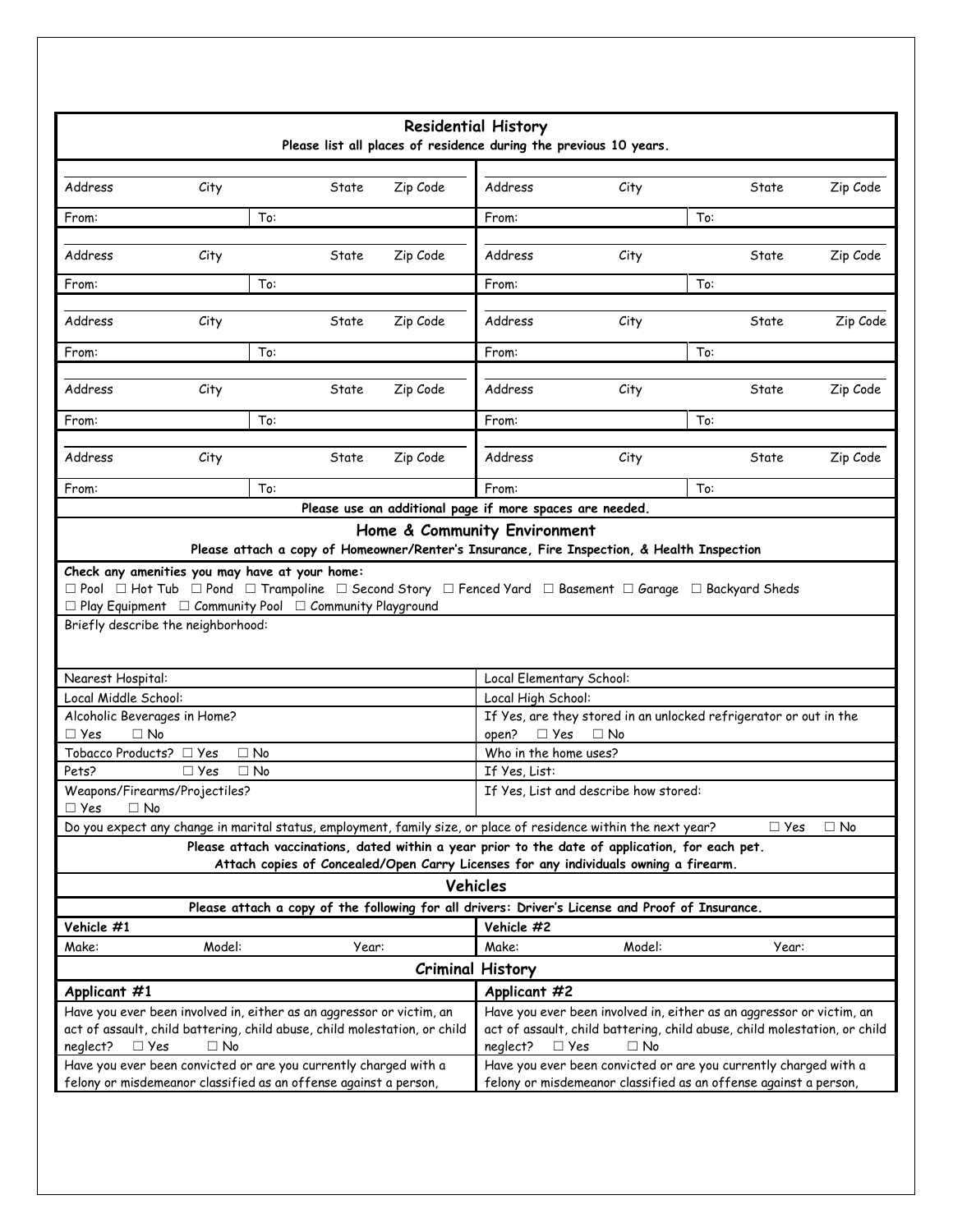| family, public indecency, or any violation of the Controlled Substance                                                          |                                                                                                   |                          |                  |                                              |             | family, public indecency, or any violation of the Controlled Substance                                                     |           |
|---------------------------------------------------------------------------------------------------------------------------------|---------------------------------------------------------------------------------------------------|--------------------------|------------------|----------------------------------------------|-------------|----------------------------------------------------------------------------------------------------------------------------|-----------|
| $Act?$ $\Box$ Yes<br>$\Box$ No                                                                                                  |                                                                                                   |                          | Act? $\Box$ Yes  | $\Box$ No                                    |             |                                                                                                                            |           |
| Have you ever been charged with a felony? $\Box$ Yes                                                                            |                                                                                                   | $\Box$ No                |                  |                                              |             | Have you ever been charged with a felony? $\Box$ Yes                                                                       | $\Box$ No |
|                                                                                                                                 |                                                                                                   | <b>Medical History</b>   |                  |                                              |             |                                                                                                                            |           |
| Are you now receiving, or have you ever received treatment for<br>chemical dependency? □ Yes                                    | $\Box$ No                                                                                         |                          |                  | chemical dependency? □ Yes                   |             | Are you now receiving, or have you ever received treatment for<br>$\Box$ No                                                |           |
| Have you ever been hospitalized for an emotional or mental illness?<br>$\Box$ No<br>$\square$ Yes                               |                                                                                                   |                          | $\Box$ Yes       | $\Box$ No                                    |             | Have you ever been hospitalized for an emotional or mental illness?                                                        |           |
| Are you now receiving, or have you ever received psychiatric<br>treatment? □ Yes<br>$\Box$ No                                   |                                                                                                   |                          |                  | treatment? $\Box$ Yes                        | $\Box$ No   | Are you now receiving, or have you ever received psychiatric                                                               |           |
| Have any of your children ever been placed in foster care, a                                                                    |                                                                                                   |                          |                  |                                              |             | Have any of your children ever been placed in foster care, a                                                               |           |
| treatment facility for emotional or mental disturbance, or committed                                                            |                                                                                                   |                          |                  |                                              |             | treatment facility for emotional or mental disturbance, or committed                                                       |           |
| to a state correctional facility? $\Box$ Yes                                                                                    | $\Box$ No                                                                                         |                          |                  | to a state correctional facility? $\Box$ Yes |             | $\Box$ No                                                                                                                  |           |
| Do you have any significant acute or chronic medical condition that<br>could affect your ability to foster children? □ Yes      |                                                                                                   | $\Box$ No                |                  |                                              |             | Do you have any significant acute or chronic medical condition that<br>could affect your ability to foster children? □ Yes | $\Box$ No |
| If yes to any of the above, please explain:                                                                                     |                                                                                                   |                          |                  | If yes to any of the above, please explain:  |             |                                                                                                                            |           |
| Describe your current health:<br>$\Box$ Fair<br>$\Box$ Poor<br>$\Box$ Good                                                      | $\Box$ Disabled                                                                                   |                          | $\Box$ Good      | Describe your current health:<br>$\Box$ Fair | $\Box$ Poor | $\Box$ Disabled                                                                                                            |           |
| List any handicaps, serious illnesses, operations, or chronic<br>conditions:                                                    |                                                                                                   |                          | conditions:      |                                              |             | List any handicaps, serious illnesses, operations, or chronic                                                              |           |
| Date of Last Physical:                                                                                                          | Date of TB Test:                                                                                  |                          |                  | Date of Last Physical:                       |             | Date of TB Test:                                                                                                           |           |
|                                                                                                                                 | All persons living in the home will be required to take a TB test prior to licensure.             |                          |                  |                                              |             |                                                                                                                            |           |
|                                                                                                                                 |                                                                                                   | Foster/Adopt History     |                  |                                              |             |                                                                                                                            |           |
| Applicant #1                                                                                                                    |                                                                                                   |                          | Applicant #2     |                                              |             |                                                                                                                            |           |
| Have you ever previously applied to be a foster parent?<br>$\Box$ No<br>$\Box$ Yes                                              |                                                                                                   |                          | $\Box$ Yes       | $\Box$ No                                    |             | Have you ever previously applied to be a foster parent?                                                                    |           |
| Name of Agency:                                                                                                                 |                                                                                                   |                          |                  | Name of Agency:                              |             |                                                                                                                            |           |
| Date of Application:                                                                                                            |                                                                                                   |                          |                  | Date of Application:                         |             |                                                                                                                            |           |
| Have you ever been denied a foster care license or license renewal?<br>$\Box$ No<br>$\Box$ Yes                                  |                                                                                                   |                          | $\Box$ Yes       | $\Box$ No                                    |             | Have you ever been denied a foster care license or license renewal?                                                        |           |
| If yes, explain:                                                                                                                |                                                                                                   |                          | If yes, explain: |                                              |             |                                                                                                                            |           |
| Is your home currently licensed, regulated, approved, or operated by<br>any other agency?                                       |                                                                                                   |                          |                  | any other agency?                            |             | Is your home currently licensed, regulated, approved, or operated by                                                       |           |
| $\Box$ Yes<br>$\Box$ No                                                                                                         |                                                                                                   |                          | $\Box$ Yes       | $\Box$ No                                    |             |                                                                                                                            |           |
| If yes, Name of Agency:                                                                                                         |                                                                                                   |                          |                  | If yes, Name of Agency:                      |             |                                                                                                                            |           |
| Previous Childcare Experience:                                                                                                  |                                                                                                   |                          |                  | Previous Childcare Experience:               |             |                                                                                                                            |           |
|                                                                                                                                 |                                                                                                   | Alternate Caregiver      |                  |                                              |             |                                                                                                                            |           |
|                                                                                                                                 | Details of who will provide childcare in case of an emergency. Background Check will be required. |                          |                  |                                              |             |                                                                                                                            |           |
|                                                                                                                                 |                                                                                                   |                          | Relationship:    |                                              |             |                                                                                                                            |           |
| Middle<br>First                                                                                                                 | Last                                                                                              |                          | Phone Number:    |                                              |             |                                                                                                                            |           |
| Address                                                                                                                         | City                                                                                              | State                    |                  | Zip Code                                     |             | County                                                                                                                     |           |
| Email Address:                                                                                                                  |                                                                                                   |                          |                  |                                              |             |                                                                                                                            |           |
|                                                                                                                                 |                                                                                                   | <b>Household Members</b> |                  |                                              |             |                                                                                                                            |           |
| List anyone living in the home at any time during the year, including children and other family members, other than Applicants. |                                                                                                   |                          |                  |                                              |             |                                                                                                                            |           |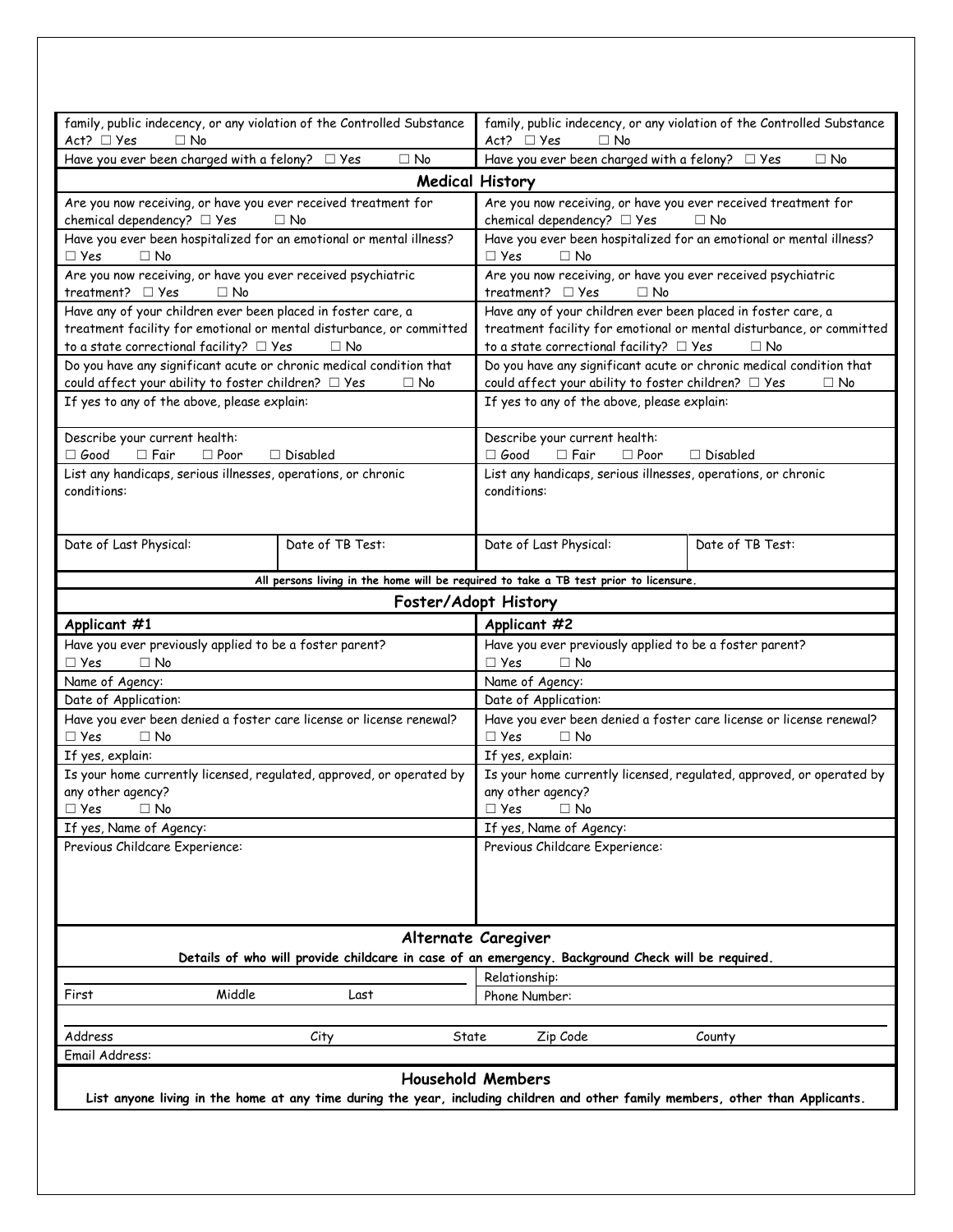| Household Member #1                                                                                                                                                                                                                                   |                                           |                                                                                         |                                         |
|-------------------------------------------------------------------------------------------------------------------------------------------------------------------------------------------------------------------------------------------------------|-------------------------------------------|-----------------------------------------------------------------------------------------|-----------------------------------------|
|                                                                                                                                                                                                                                                       |                                           | Gender:                                                                                 | $\Box$ Female<br>$\Box$ Male            |
| Middle<br>First                                                                                                                                                                                                                                       | Last                                      |                                                                                         |                                         |
| # of months they live in the home:                                                                                                                                                                                                                    | Relationship:                             |                                                                                         | Related to:                             |
| $\Box$ > 6 Months/Year $\Box$ < 6 Months/Year                                                                                                                                                                                                         | $\Box$ Child $\Box$ Parent $\Box$ Sibling |                                                                                         | $\Box$ Applicant #1 $\Box$ Applicant #2 |
| $\Box$ All Year $\Box$ Other:                                                                                                                                                                                                                         | $\Box$ Other:                             |                                                                                         | $\Box$ Both $\Box$ Other:               |
| Age:                                                                                                                                                                                                                                                  | Date of Birth:                            |                                                                                         | Place of Birth:                         |
| Social Security Number:                                                                                                                                                                                                                               | Phone Number:                             |                                                                                         | Email Address:                          |
| Any serious illness, handicap, chronic condition, or nervous condition(s)?                                                                                                                                                                            |                                           | $\square$ Yes<br>$\Box$ No                                                              |                                         |
| If yes, please describe treatment and/or counseling:                                                                                                                                                                                                  |                                           |                                                                                         |                                         |
| Household Member #2                                                                                                                                                                                                                                   |                                           |                                                                                         |                                         |
|                                                                                                                                                                                                                                                       |                                           | Gender:                                                                                 | $\Box$ Male<br>$\Box$ Female            |
| Middle<br>First                                                                                                                                                                                                                                       | Last                                      |                                                                                         |                                         |
| # of months they live in the home:                                                                                                                                                                                                                    | Relationship:                             |                                                                                         | Related to:                             |
| $\Box$ > 6 Months/Year $\Box$ < 6 Months/Year                                                                                                                                                                                                         | $\Box$ Child $\Box$ Parent $\Box$ Sibling |                                                                                         | $\Box$ Applicant #1 $\Box$ Applicant #2 |
| $\Box$ All Year $\Box$ Other:                                                                                                                                                                                                                         | $\Box$ Other:                             |                                                                                         | $\Box$ Both $\Box$ Other:               |
| Age:                                                                                                                                                                                                                                                  | Date of Birth:                            |                                                                                         | Place of Birth:                         |
| Social Security Number:                                                                                                                                                                                                                               | Phone Number:                             |                                                                                         | Email Address:                          |
| Any serious illness, handicap, chronic condition, or nervous condition(s)?                                                                                                                                                                            |                                           | $\Box$ Yes<br>$\Box$ No                                                                 |                                         |
| If yes, please describe treatment and/or counseling:                                                                                                                                                                                                  |                                           |                                                                                         |                                         |
| Household Member #3                                                                                                                                                                                                                                   |                                           |                                                                                         |                                         |
|                                                                                                                                                                                                                                                       |                                           | Gender:                                                                                 | $\Box$ Female<br>$\Box$ Male            |
| Middle<br>First                                                                                                                                                                                                                                       | Last                                      |                                                                                         |                                         |
| # of months they live in the home:                                                                                                                                                                                                                    | Relationship:                             |                                                                                         | Related to:                             |
| □ > 6 Months/Year □ < 6 Months/Year                                                                                                                                                                                                                   | $\Box$ Child $\Box$ Parent $\Box$ Sibling |                                                                                         | $\Box$ Applicant #1 $\Box$ Applicant #2 |
| $\Box$ All Year $\Box$ Other:                                                                                                                                                                                                                         | $\Box$ Other:                             |                                                                                         | $\Box$ Both $\Box$ Other:               |
| Age:                                                                                                                                                                                                                                                  | Date of Birth:                            |                                                                                         | Place of Birth:                         |
| Social Security Number:                                                                                                                                                                                                                               | Phone Number:                             |                                                                                         | Email Address:                          |
| Any serious illness, handicap, chronic condition, or nervous condition(s)?                                                                                                                                                                            |                                           | $\Box$ Yes<br>$\Box$ No                                                                 |                                         |
| If yes, please describe treatment and/or counseling:                                                                                                                                                                                                  |                                           |                                                                                         |                                         |
|                                                                                                                                                                                                                                                       |                                           |                                                                                         |                                         |
| Household Member #4                                                                                                                                                                                                                                   |                                           |                                                                                         |                                         |
|                                                                                                                                                                                                                                                       |                                           | Gender:                                                                                 | $\Box$ Female<br>$\Box$ Male            |
| Middle<br>First                                                                                                                                                                                                                                       | Last                                      |                                                                                         |                                         |
| # of months they live in the home:                                                                                                                                                                                                                    | Relationship:                             |                                                                                         | Related to:                             |
| $\Box$ > 6 Months/Year $\Box$ < 6 Months/Year                                                                                                                                                                                                         | $\Box$ Child $\Box$ Parent $\Box$ Sibling |                                                                                         | $\Box$ Applicant #1 $\Box$ Applicant #2 |
| $\Box$ All Year $\Box$ Other:                                                                                                                                                                                                                         | $\Box$ Other:                             |                                                                                         | $\Box$ Both $\Box$ Other:               |
| Age:                                                                                                                                                                                                                                                  | Date of Birth:                            |                                                                                         | Place of Birth:                         |
| Social Security Number:                                                                                                                                                                                                                               | Phone Number:                             |                                                                                         | Email Address:                          |
| Any serious illness, handicap, chronic condition, or nervous condition(s)?                                                                                                                                                                            |                                           | $\Box$ Yes<br>$\Box$ No                                                                 |                                         |
| If yes, please describe treatment and/or counseling:                                                                                                                                                                                                  |                                           |                                                                                         |                                         |
|                                                                                                                                                                                                                                                       |                                           | Please use an additional page if there are more Household Members than spaces provided. |                                         |
|                                                                                                                                                                                                                                                       |                                           | Children Living Outside of Household                                                    |                                         |
| Please provide information regarding any children either Applicant have that live outside of the household, including adult children.<br>House of Shiloh is required to obtain references from all of your children living outside of your household. |                                           |                                                                                         |                                         |
| Child $#1$                                                                                                                                                                                                                                            |                                           |                                                                                         |                                         |
|                                                                                                                                                                                                                                                       |                                           |                                                                                         |                                         |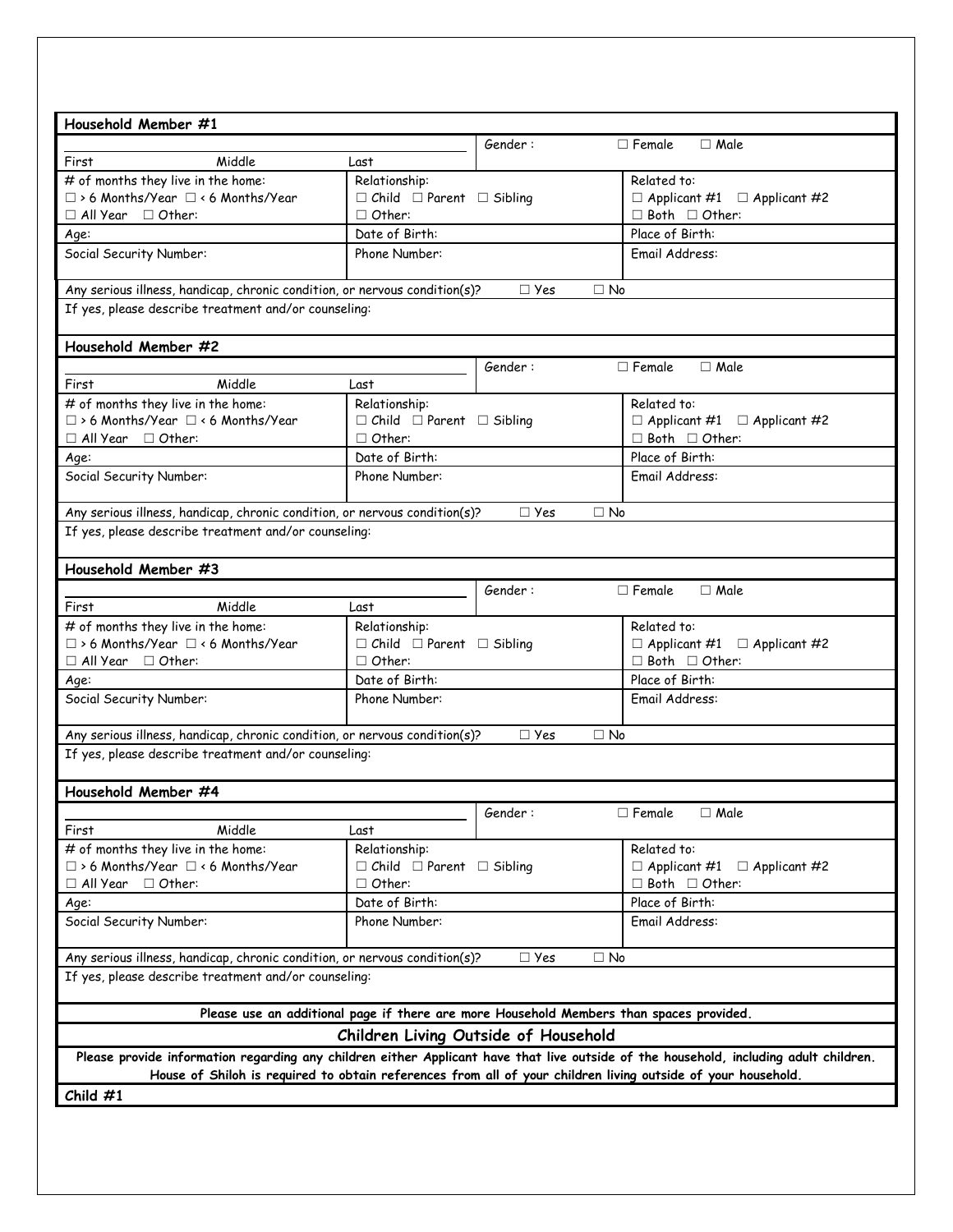|                               |                            |                                             | Gender:                                                                        | $\Box$ Male<br>$\Box$ Female                                                                                                                                                                                                                                          |
|-------------------------------|----------------------------|---------------------------------------------|--------------------------------------------------------------------------------|-----------------------------------------------------------------------------------------------------------------------------------------------------------------------------------------------------------------------------------------------------------------------|
| Middle<br>First               |                            | Last                                        |                                                                                |                                                                                                                                                                                                                                                                       |
| Age:                          |                            | Relationship:                               |                                                                                | Related to:                                                                                                                                                                                                                                                           |
| Date of Birth:                |                            | $\Box$ Daughter $\Box$ Son<br>$\Box$ Other: |                                                                                | $\Box$ Applicant #1 $\Box$ Applicant #2<br>$\Box$ Both                                                                                                                                                                                                                |
| Place of Birth:               |                            |                                             |                                                                                |                                                                                                                                                                                                                                                                       |
|                               |                            |                                             |                                                                                |                                                                                                                                                                                                                                                                       |
| Address                       | City                       | State                                       | Zip Code                                                                       | County                                                                                                                                                                                                                                                                |
| Child #2                      |                            |                                             |                                                                                |                                                                                                                                                                                                                                                                       |
|                               |                            |                                             | Gender:                                                                        | $\Box$ Male<br>$\Box$ Female                                                                                                                                                                                                                                          |
| Middle<br>First               |                            | Last                                        |                                                                                |                                                                                                                                                                                                                                                                       |
| Age:                          |                            | Relationship:                               |                                                                                | Related to:                                                                                                                                                                                                                                                           |
| Date of Birth:                |                            | $\Box$ Daughter $\Box$ Son                  |                                                                                | $\Box$ Applicant #1<br>$\Box$ Applicant #2                                                                                                                                                                                                                            |
| Place of Birth:               |                            | $\Box$ Other:                               |                                                                                | $\Box$ Both                                                                                                                                                                                                                                                           |
|                               |                            |                                             |                                                                                |                                                                                                                                                                                                                                                                       |
| Address                       | City                       | State                                       | Zip Code                                                                       | County                                                                                                                                                                                                                                                                |
| Child $#3$                    |                            |                                             |                                                                                |                                                                                                                                                                                                                                                                       |
|                               |                            |                                             | Gender:                                                                        | $\Box$ Female<br>$\Box$ Male                                                                                                                                                                                                                                          |
| Middle<br>First               |                            | Last                                        |                                                                                |                                                                                                                                                                                                                                                                       |
| Age:                          |                            | Relationship:                               |                                                                                | Related to:                                                                                                                                                                                                                                                           |
| Date of Birth:                |                            | $\Box$ Daughter $\Box$ Son<br>$\Box$ Other: |                                                                                | $\Box$ Applicant #1 $\Box$ Applicant #2<br>$\Box$ Both                                                                                                                                                                                                                |
| Place of Birth:               |                            |                                             |                                                                                |                                                                                                                                                                                                                                                                       |
|                               |                            |                                             |                                                                                |                                                                                                                                                                                                                                                                       |
| Address                       | City                       | State                                       | Zip Code                                                                       | County                                                                                                                                                                                                                                                                |
| Child #4                      |                            |                                             |                                                                                |                                                                                                                                                                                                                                                                       |
|                               |                            |                                             | Gender:                                                                        | $\Box$ Female<br>$\Box$ Male                                                                                                                                                                                                                                          |
| Middle<br>First               |                            | Last                                        |                                                                                |                                                                                                                                                                                                                                                                       |
| Age:<br>Date of Birth:        |                            | Relationship:<br>$\Box$ Daughter $\Box$ Son |                                                                                | Related to:<br>$\Box$ Applicant #1<br>$\Box$ Applicant #2                                                                                                                                                                                                             |
| Place of Birth:               |                            | $\Box$ Other:                               |                                                                                | $\Box$ Both                                                                                                                                                                                                                                                           |
|                               |                            |                                             |                                                                                |                                                                                                                                                                                                                                                                       |
| Address                       | City                       | State                                       | Zip Code                                                                       | County                                                                                                                                                                                                                                                                |
|                               |                            |                                             | Please use an additional page if there are more children than spaces provided. |                                                                                                                                                                                                                                                                       |
|                               |                            |                                             |                                                                                |                                                                                                                                                                                                                                                                       |
|                               |                            |                                             | References                                                                     |                                                                                                                                                                                                                                                                       |
|                               |                            |                                             |                                                                                | Please list 3 persons or couples, not related to you, who have known you well for at least 3 years. Please try to vary the nature of<br>your references. Additionally, please list one relative not already listed on this form that can provide a reference for you. |
|                               |                            |                                             |                                                                                |                                                                                                                                                                                                                                                                       |
| Reference #1                  |                            |                                             |                                                                                |                                                                                                                                                                                                                                                                       |
| Middle<br>First               | Last                       | Gender: □ Female                            | $\Box$ Male                                                                    | Relationship: $\square$ Friend $\square$ School $\square$ Church<br>$\Box$ Work $\Box$ Other:                                                                                                                                                                         |
|                               |                            |                                             |                                                                                |                                                                                                                                                                                                                                                                       |
|                               |                            | State                                       |                                                                                |                                                                                                                                                                                                                                                                       |
| Address<br>Cell Phone Number: | City<br>Home Phone Number: |                                             | Zip Code<br>Email Address:                                                     | County<br>Years Known:                                                                                                                                                                                                                                                |
|                               |                            |                                             |                                                                                |                                                                                                                                                                                                                                                                       |
| Reference #2                  |                            |                                             |                                                                                |                                                                                                                                                                                                                                                                       |
|                               |                            | Gender: □ Female                            | $\Box$ Male                                                                    | Relationship: $\Box$ Friend $\Box$ School $\Box$ Church                                                                                                                                                                                                               |
| Middle<br>First               | Last                       |                                             |                                                                                | $\Box$ Work $\Box$ Other:                                                                                                                                                                                                                                             |
|                               |                            |                                             |                                                                                |                                                                                                                                                                                                                                                                       |
| Address                       | City                       | State                                       | Zip Code                                                                       | County                                                                                                                                                                                                                                                                |
| Cell Phone Number:            | Home Phone Number:         |                                             | Email Address:                                                                 | Years Known:                                                                                                                                                                                                                                                          |
|                               |                            |                                             |                                                                                |                                                                                                                                                                                                                                                                       |
| Reference #3                  |                            |                                             |                                                                                |                                                                                                                                                                                                                                                                       |
|                               |                            |                                             |                                                                                |                                                                                                                                                                                                                                                                       |